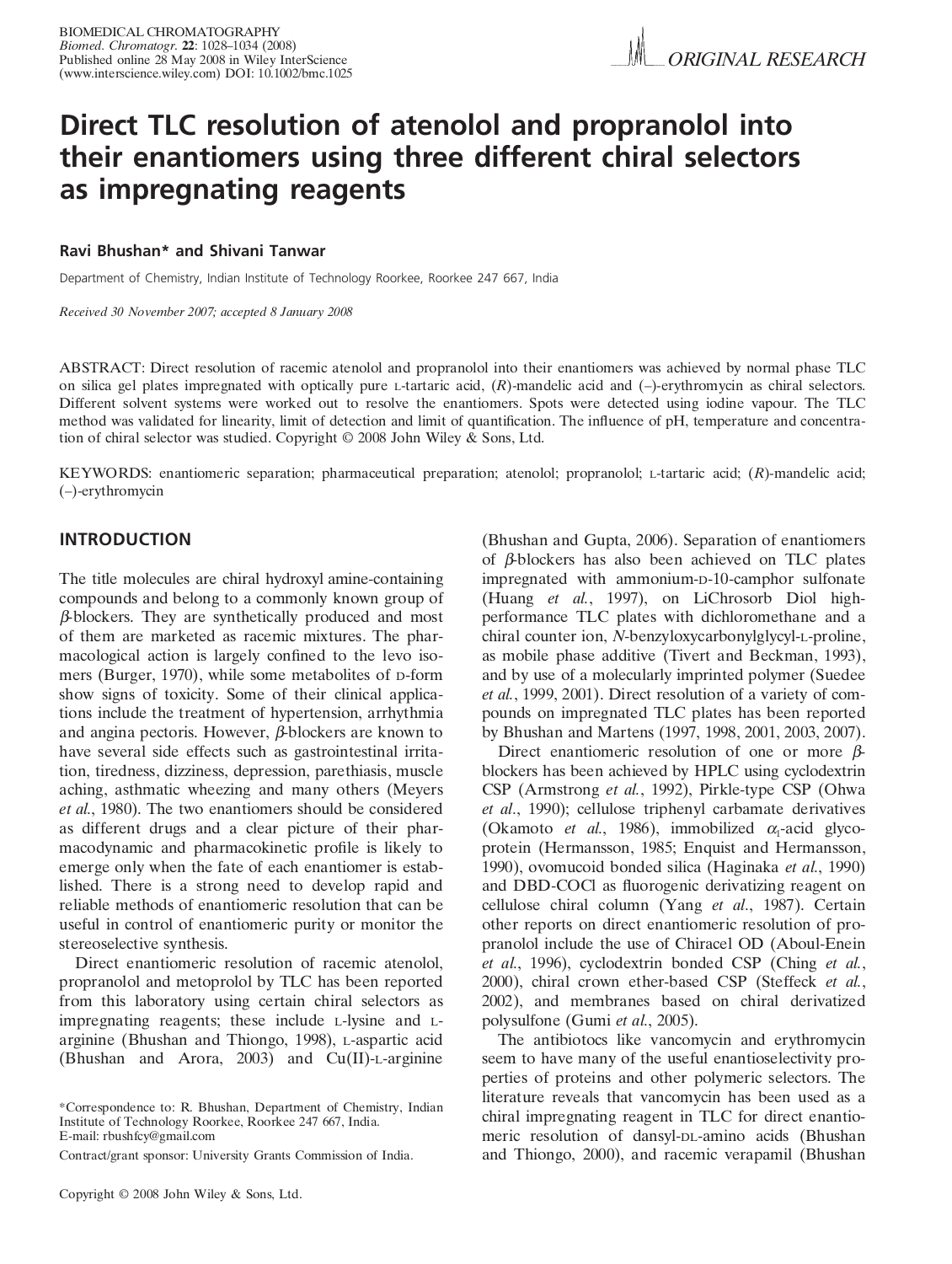and Gupta, 2005), while erythromycin has been successfully used as a chiral impregnating reagent in TLC for direct enantiomeric resolution of dansyl-DL-amino acids (Bhushan and Parshad, 1996).

In search of new suitable chiral selectors for enantiomeric resolution of racemic atenolol and propranolol, thin-layer plates were impregnated with L-tartaric acid,  $(R)$ -mandelic acid and  $(-)$ -erythromycin, in the present study. To the best of the author's knowledge there has been no report on the enantiomeric resolution of atenolol and propranolol with these chiral selectors.

## **EXPERIMENTAL**

**Materials and apparatus.** Racemic atenolol and propranol were obtained from ICI (India) Madras, India. The racemic drugs were purified by recrystallization with MeOH before subjecting to enantiomeric resolution. Optically pure isomers of atenolol and propranolol and (–)-erythromycin were obtained from Sigma-Aldrich (St Louis, MO, USA) and (*R*) mandelic acid was from Merck (Darmstadt, Germany). Silica gel G, with 13% calcium sulfate as binder, having chloride, iron and lead impurities up to 0.02% and showing pH 7.0 in a 10% aqueous suspension, was from E. Merck (Bombay, India). Other reagents and chemicals used were of analytical reagent grade and were obtained from SISCO Research Laboratory (Bombay, India), BDH (Central Drug House, New Delhi, India) and E. Merck (Bombay, India). L-Tartaric acid was taken in free form. A polarimeter (model Krüss P3002, Germany), a UV spectrophotometer (model Hitachi U 2001) and a pH meter (Cyberscan 510) were used.

**Preparation of thin-layer plates and solutions.** Impregnated thin-layer plates  $(10 \times 20 \text{ cm} \times 0.5 \text{ mm})$  were prepared by spreading a slurry of silica gel G (25 g) in distilled water (50 mL containing 0.5% chiral selector), with a Stahl-type applicator. A few drops of ammonia were added to the slurry to maintain pH. The plates were activated for 8–10 h at 60°C. Since erythromycin is sparingly soluble in water, it was first dissolved in 10 mL of ethanol and made up to 50 mL with water; the silica gel slurry was made in this solution to prepare erythromycin-impregnated plates.

The solutions of racemic atenolol (25 mm) and propranolol (25 mM) and their pure isomers were prepared in methanol in the same concentration.

Erythromycin (1 g) was dissolved in a minimum volume of chloroform by warming to 40°C. After filtration, the solution was kept at −15°C. The crystals were collected by filtration and dried under vacuum; these were nearly colourless (0.9 g), m.p. 135–140°C, resolidifying and melting at 190–193°C.

**Chromatography.** Solutions (5–10 μL) of racemic atenolol, propranolol and that of their pure (*S*)-isomer were spotted on impregnated plates with the help of Hamilton syringe. The spots of each racemic and single enantiomer were applied side-by-side on the plate. The chromatograms were developed in rectangular glass chambers pre-equilibrated with the solvent system for 15 min. After development, the plates were dried at 60°C for 10 min and spots were located in an iodine chamber. Various solvent systems and their combinations were evaluated for enantiomeric resolution of both atenolol and propranolol on three different impregnated plates.

## **RESULTS AND DISCUSSION**

Extensive experiments were carried out using methanol, acetonitrile, dichloro methane, ethanol, chloroform, butan-1-ol, acetic acid, water and their different combinations to work out successful solvent system for enantioseparation of racemic atenolol and propranolol. Only the finally successful solvent combinations showing the best separation along with  $hR_f (R_f \times 100)$  values are reported in Table 1. The results are the averages of at least five identical runs. It was observed that the (*S*)-isomer eluted before the (*R*)-isomer in all cases. However, the effect of a change in concentration of the impregnating reagent, pH and temperature was studied for the successful systems only.

Erythromycin is a complex (14-membered ring) antibiotic, characterized by a molecular structure containing a large lactone ring linked with amino sugars through glycosidic bonds. It is a therapeutically useful wide-range antibiotic produced by a strain of

| Compound in<br>racemic form |                      | Solvent system |             |         |    |      |                     |
|-----------------------------|----------------------|----------------|-------------|---------|----|------|---------------------|
|                             | Impregnating reagent |                |             | Racemic |    | Pure |                     |
|                             |                      |                | Composition | R       |    |      | $R_{\rm S}^{\rm a}$ |
| Atenolol                    | L-tartaric acid      | A              | 3:3:4       | 28      | 52 | 52   | 3.1                 |
|                             | $(R)$ -Mandelic acid | В              | 5:5:0.5     | 68      | 85 | 85   | 2.6                 |
|                             | (–)-Erythromycin     |                | 2:1         | 56      | 81 | 81   | 3.3                 |
| Propranolol                 | L-Tartaric acid      |                | 8:1:0.5     | 60      | 86 | 86   | 3.5                 |
|                             | $(R)$ -mandelic acid | В              | 5:5:0.5     | 72      | 90 | 90   | 2.8                 |
|                             | (–)-erythromycin     |                | 2:1         | 62      | 91 | 91   | 3.8                 |

**Table 1.** *hR***<sup>f</sup> values of enantiomers of atenolol and propranolol resolved on three different impregnated plates**

 $A = CH_3CN-CH_3OH-CH_2Cl_2$ ;  $B = CH_3CN-CH_3OH-HOAc$ ;  $C = C_2H_5OH-CHCl_3$ .  $R_S =$  resolution; solvent front = 8 cm.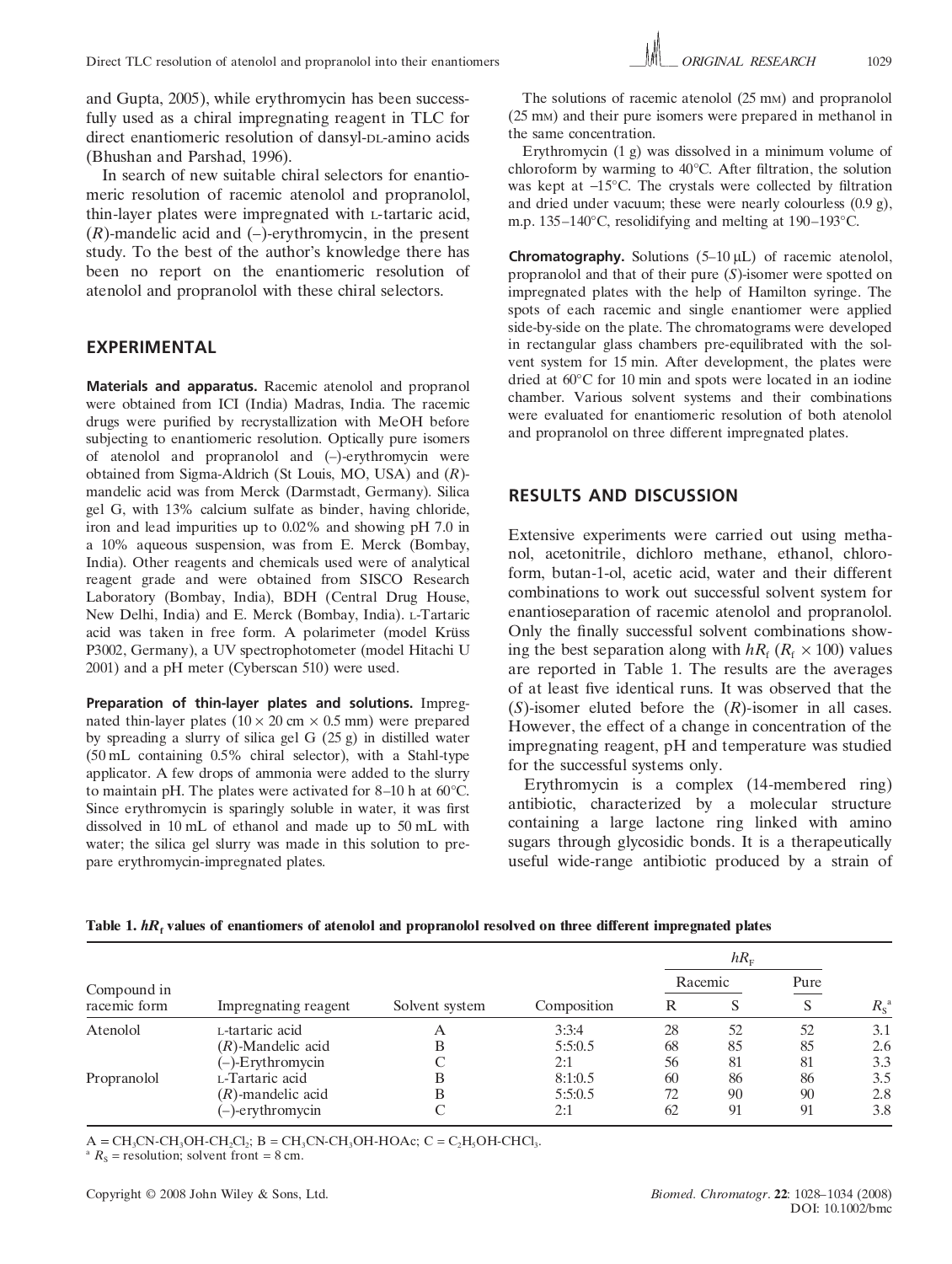

Figure 1. Photograph of the chromatogram showing resolution of racemic atenolol and propranolol on (–)-erythromycin impregnated plate. From left to right: spot 1, lower for (*R*) atenolol and upper for (*S*)-atenolol; spot 2, pure (*S*)-atenolol; spot 3, lower for (*R*)-propranolol and upper for (*S*)-propranolol; spot 4, pure (S)-propranolol; mobile phase, EtOH-CHCl<sub>3</sub>  $(2:1, v/v)$ ; run time, 10 min; solvent front, 8 cm; detection, iodine vapour. This figure is available in colour online at <www.interscience.wiley.com/journal/bmc>

*Streptomyces erythreus* and contains one methoxyl, two N-methyl and eight or more (18%) C-methyl groups. Of the erythromycins, only erythromycin-A is certified by USFDA; it is basic in nature ( $pK_a = 8.6$ ) and has a specific rotation  $[\alpha]_D^{25} = -78^\circ$  (*c* = 1.9 in ethanol).

A photograph of the actual chromatogram showing the resolution of racemic atenolol and propranolol on plates impregnated with erythromycin is shown in Fig. 1. The solvent system ethanol–chloroform  $(2:1, v/v)$  was found to be successful for both the racemates. The two spots were located by exposure to iodine vapours; these were marked and iodine was allowed to evaporate off. The spots representing the two enantiomers for propranolol were cut (from several plates, nearly 30), combined and eluted with ether to remove erythromycin; these were dried at room temperature and then eluted with water containing a drop of dilute HCl, by warming. The combined solution for each was filtered, dried by lyophilization and dissolved in ethanol. The solutions were examined using a polarimeter. Each was found to be optically pure, e.g.  $[\alpha]_D^{25} = +26^{\circ}$  (*c* = 1 in ethanol); the specific rotation values were in agreement with the literature. Thus, diastereomers of the type (*R*) propranolol-(−)-erythromycin and (*S*)-propranolol-(−) erythromycin formed *in situ* were separated. Since erythromycin is insoluble in water and had already been removed with ether, only the enantiomers of propranolol went into solution. Similar confirmations were made for separation of enantiomers of atenolol. Enantioseparation may be possible via π*–*π complexation, hydrogen bonding, inclusion in a hydrophobic pocket, dipole stacking, steric interactions or combinations thereof. Accordingly, the resolutions are significantly affected by variations in the solution environment, which in turn tend to affect the chiral antibiotic, which is ionizable, contains hydrophobic and hydrophilic moieties and is somewhat flexible.

When an impregnated plate was developed without spotting any of the racemic samples, the surface of the stationary phase appeared uniformly light blue under UV irradiation. This suggested that erythromycin used as impregnating agent was immobilized on the thin layer. On the other hand, experiments were conducted with plates not impregnated with erythromycin but spotted with the racemic analytes and developed under the identical experimental conditions; both the racemates gave a single spot. This further confirmed that impregnation with erythromycin was playing a role as a necessary requirement for enantiomeric resolution.

The β-blockers can exist as protonated ammonium cations and, consequently, these compounds can form diastereomers, *in situ*, with the anionic compounds. Both tartaric acid and mandelic acid used in the present studies exist in the anionic form under the experimental conditions. Thus, under the experimental conditions, Coulombic interactions occurred that favored formation of diastereomers and hence enantioresolution. The resolution can be considered as based on ion exchange mechanism and is different from the principal of ligand exchange TLC reported earlier for β-blockers on Cu (II)-L-arginine impregnated plates (Bhushan and Gupta, 2006). The photographs of actual chromatograms showing resolution of racemic atenolol and propranolol on plates impregnated with L-tartaric acid and (*R*)-mandelic acid are shown in Figs 2–4.

The polarimetric and UV studies showed that the enantiomers were present in the ratio of 1:1 in the sample. The concentrations of the separated enantiomers (through cutting of spots and elution, as described above) were determined by calibration plot and optical rotation measurement.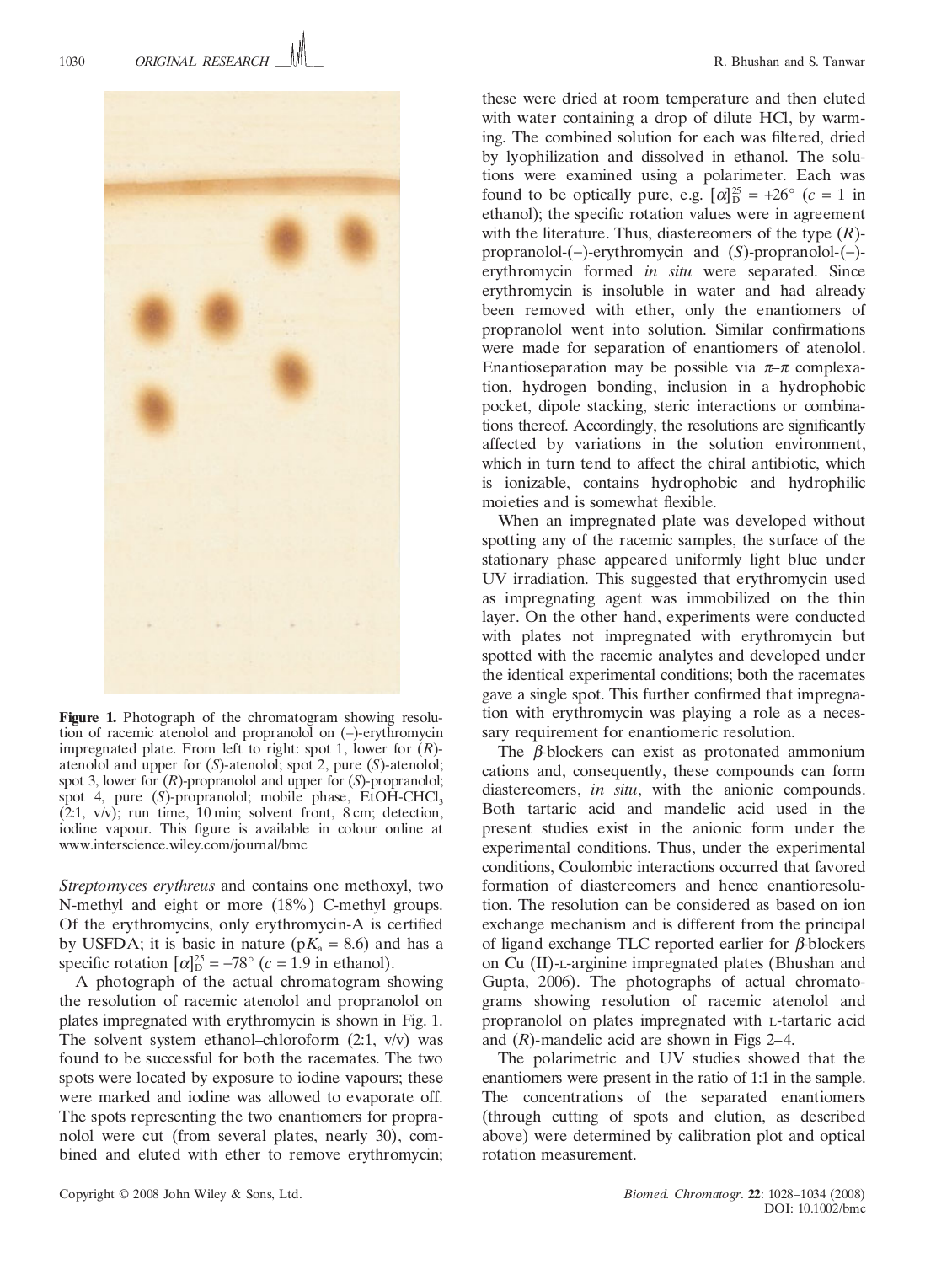**Figure 2.** Photograph of the chromatogram showing resolution of racemic atenolol and propranolol on (*R*)-mandelic acid impregnated plate. From left to right: spot 1, lower for (*R*)-atenolol and upper for (*S*)-atenolol; spot 2, pure (*S*) atenolol; spot 3, lower for (*R*)-propranolol and upper for (*S*)-propranolol; spot 4, pure (*S*)-propranolol; mobile phase,  $CH<sub>3</sub>CN-CH<sub>3</sub>OH-HOAc (8:1:0.5, v/v); run time, 10 min;$ solvent front, 8 cm; detection, iodine vapour. This figure is [available in colour online at www.interscience.wiley.com/](www.interscience.wiley.com/journal/bmc) journal/bmc

#### **Effect of concentration of impregnating reagent**

A study of the effect of concentration of chiral impregnating reagent on the resolution of (*R*,*S*)-atenolol and propranolol into their enantiomers showed that the best resolution was achieved at 0.5% for all the three chiral selectors. When the concentration was decreased to 0.4, 0.3, 0.2 and 0.1%, there appeared tailing of the spots or a single spot in all the solvent combinations, as mentioned in Table 1. An increase in the concentration of chiral selector up to 0.6% resulted in an 8-shaped spot on plates impregnated with erythromycin while tailing or single spot was observed for others. Further increase in concentration up to 0.8% (by a factor of 0.1% each time) showed a single spot.

**Figure 3.** Photograph of the chromatogram showing resolution of racemic atenolol on L-tartaric acid impregnated plate. From left to right: spot 1, lower for (*R*)-atenolol and upper for (*S*)-atenolol; spot 2, pure (*S*)-atenolol; mobile phase,  $CH<sub>3</sub>CN-CH<sub>3</sub>OH-CH<sub>2</sub>Cl<sub>2</sub>$  (3:3:4, v/v); run time, 15 min; solvent front, 8 cm; detection, iodine vapour. This figure is available in colour online at<www.interscience.wiley.com/journal/bmc>

## **Effect of temperature and pH**

Earlier studies on chromatographic resolution of enantiomers of different compounds (Bhushan and Martens, 2001, 2003; Bhushan and Parshad, 1996), including the β-blockers (Bhushan and Thiongo, 1998; Bhushan and Arora, 2003; Bhushan and Gupta, 2006), have shown that chiral interactions are affected by temperature and pH. In the present case, it was observed that the best resolution occurred at  $16 \pm 2$ °C on the plates impregnated with L-tartaric acid, and at  $18 \pm 2$ °C on the plates impregnated with (*R*)-mandelic acid and (−)-erythromycin, and there was no resolution on further increase in temperature. Experiments at 35°C showed tailing of spots while for a decrease in temperature up to 10°C no resolution was observed.



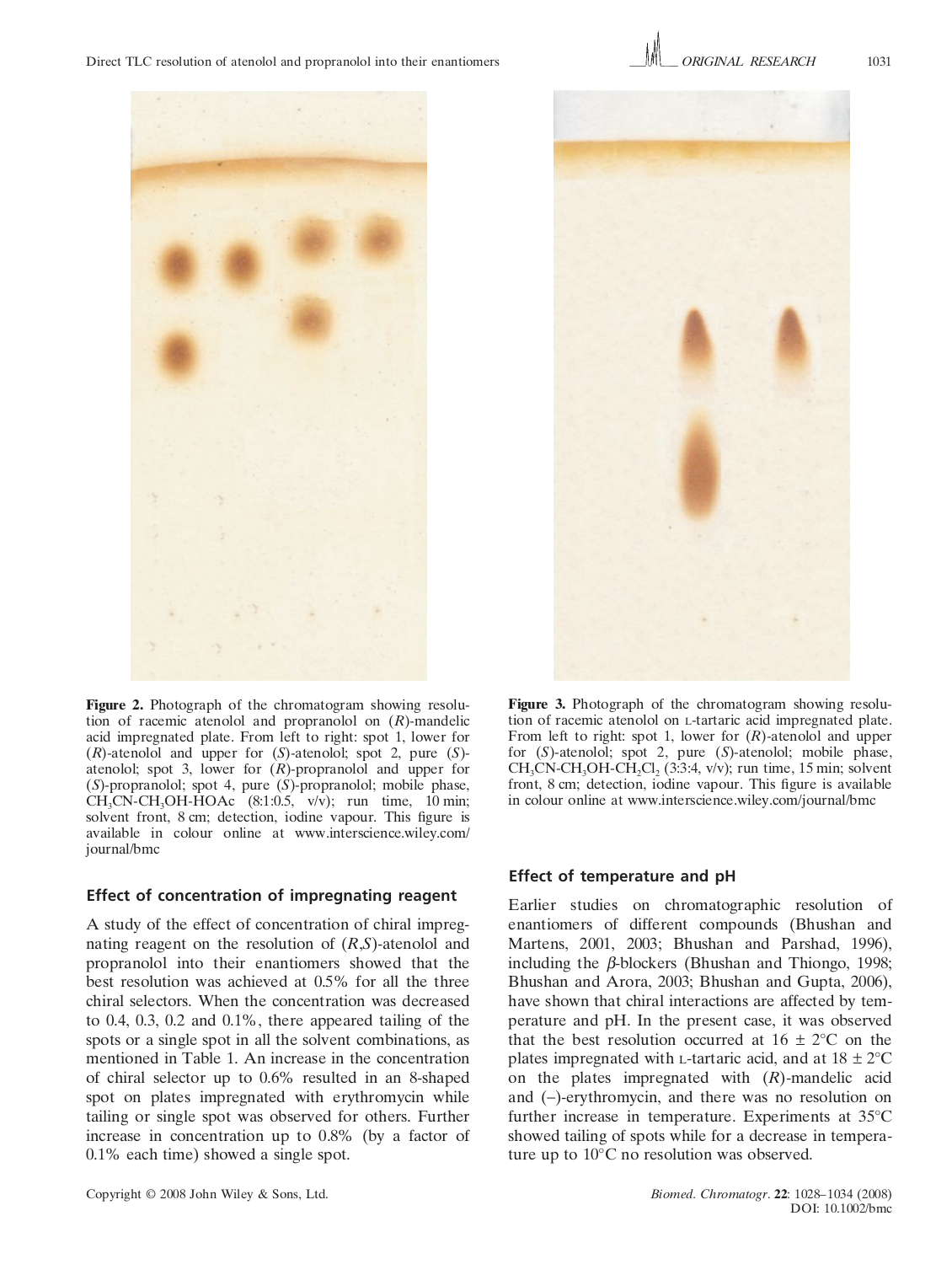

**Figure 4.** Photograph of the chromatogram showing resolution of racemic propranolol on L-tartaric acid impregnated plate. From left to right: spot 1, lower for (*R*)-propranolol and upper for (*S*)-propranolol; spot 2, pure (*S*)-propranolol; mobile phase,  $CH_3CN-CH_3OH-HOAc$  (5:5:0.5, v/v); run time, 15 min; solvent front, 8 cm; detection, iodine vapour. This [figure is available in colour online at www.interscience.wiley.](www.interscience.wiley.com/journal/bmc) com/journal/bmc

It was observed that enantiomeric resolution was observed in the pH range of 6–7 in case of all the chiral selectors. Resolution of atenolol and propranolol into their enantiomers was observed at pH 6.0 on the plates impregnated with L-tartaric acid, and at pH 6.5 for (*R*) mandelic acid and (−)-erythromycin impregnated plates.

Lowering of pH might result into neutral tartaric and mandelic acids molecules while at higher pH the analytes might exist as neutral molecules, providing no sites for coulombic interactions and no enantioresolution is observed under the changed conditions. Similarly, an increase or decrease in temperature and pH might be expected to affect the spatial or ionic interactions between erythromycin and the isomers of atenolol and propranolol because erythromycin is a large macro molecule having hydrophobic and hydrophilic moieties and ionizable groups and thus result in failure of enantiomer separation under changed conditions.

#### **Method development and validation**

**Linearity.** Linearity was evaluated on the basis of correlation between absorbance and concentration of recovered analytes from the plate. The calibration parameters for linearity are shown in Table 2. The result shows that the linearity is in the range.

**Accuracy and precision.** The repeatability and reproducibility of the proposed method were assayed by six replicate measurements of the samples. The precision was represented as the relative standard deviation (RSD). The detection limits of atenolol and propranolol were defined as the concentration given at a signal-to-noise (S/N) ratio of 3. Table 3 shows precision expressed as RSD for *R*-isomers. The RSD was below 5% for both intra- and inter-assay precision.

The method was successful in resolving as little as 1.5 μg of atenolol and propranolol using (−)-erythromycin as chiral impregnating agent. L-Tartaric acid and (*R*) mandelic acid were able to resolve 2.2 and 2.5 μg of atenolol and propranolol, respectively.

The reported method is successful for direct enantiomeric resolution of atenolol and propranolol and is valid for quantitative resolution of these drugs as well.

| Chiral selector     | Compound      | Calibration curve <sup>a</sup> | Range $(mg/mL)$ | Linearity, $r^b$ | Detection $limit^c$ , $\mu$ g/mL |
|---------------------|---------------|--------------------------------|-----------------|------------------|----------------------------------|
| L-Tartaric acid     | R-atenolol    | $v = 0.099x + 0.467$           | $10 - 50$       | 0.998            | 2.2                              |
|                     | S-atenolol    | $v = 0.099x + 0.092$           |                 | 0.999            |                                  |
|                     | R-propranolol | $v = 0.099x + 0.494$           | $10 - 50$       | 0.999            | 2.2                              |
|                     | S-propranolol | $v = 0.100x + 0.472$           |                 | 0.999            |                                  |
| R-Mandelic acid     | R-atenolol    | $v = 0.203x + 0.089$           | $5 - 25$        | 0.999            | 2.5                              |
|                     | S-atenolol    | $v = 0.200x + 0.679$           |                 | 0.999            |                                  |
|                     | R-propranolol | $v = 0.201x + 0.428$           | $5 - 25$        | 0.999            | 2.5                              |
|                     | S-propranolol | $v = 0.201x + 0.381$           |                 | 0.999            |                                  |
| $(-)$ -Erythromycin | R-atenolol    | $v = 0.204x + 1.032$           | $5 - 25$        | 0.998            | 1.5                              |
|                     | S-atenolol    | $v = 0.201x + 0.775$           |                 | 0.999            |                                  |
|                     | R-propranolol | $v = 0.198x + 0.802$           | $5 - 25$        | 0.999            | 1.5                              |
|                     | S-propranolol | $y = 0.201x + 0.277$           |                 | 0.999            |                                  |

**Table 2. Calibration data of atenolol and propranolol**

<sup>a</sup> *x* sample concentration,  $\mu g/mL$ ;  $y = absorbance$ ;  $^b r = correlation coefficient$ ;  $^c$  detection limit at S/N = 3.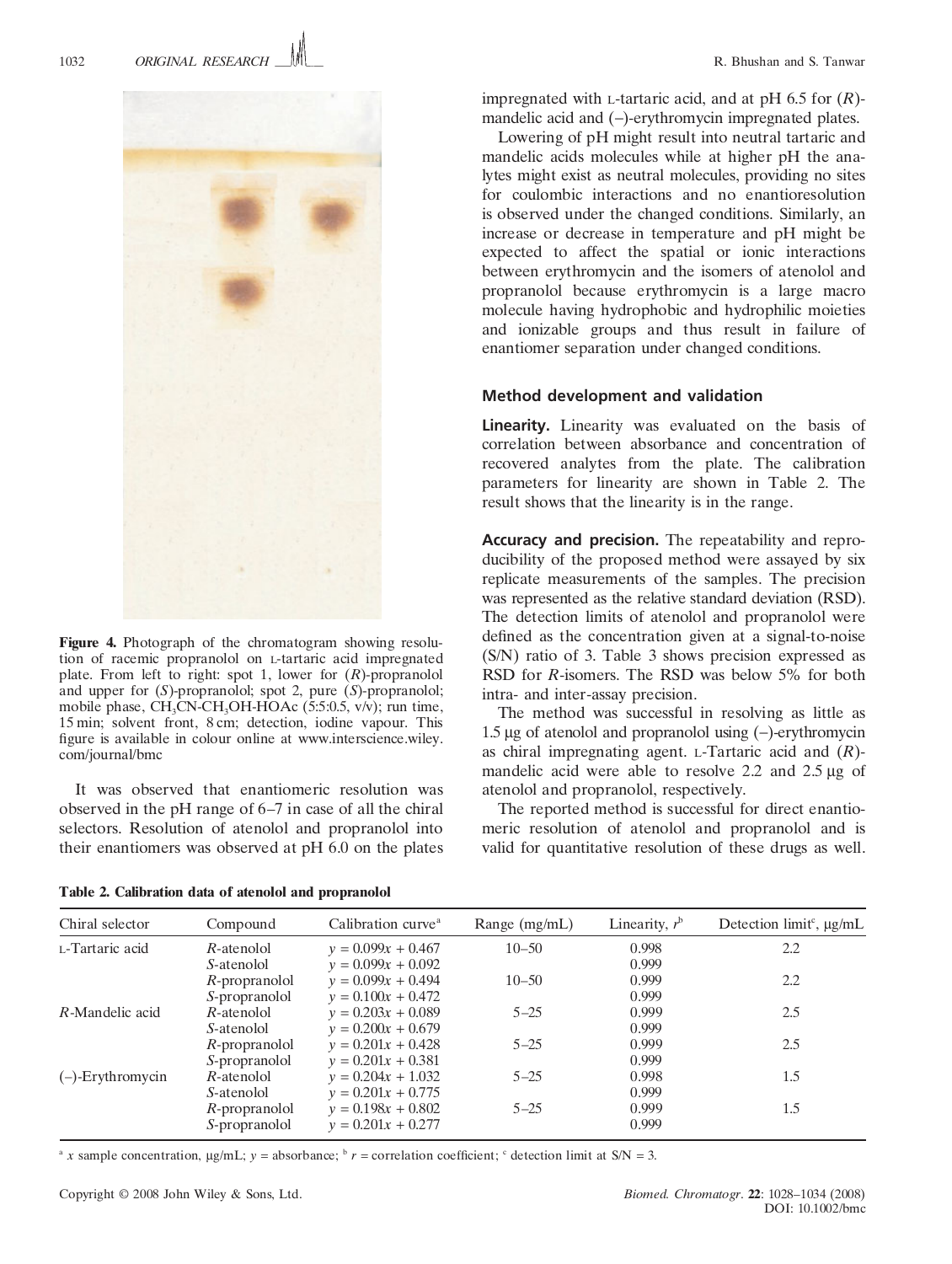|          |               | L-Tartaric acid    |                      | (R)-Mandelic acid  |                  |                   | (–)-Erythromycin   |                  |                   |                    |
|----------|---------------|--------------------|----------------------|--------------------|------------------|-------------------|--------------------|------------------|-------------------|--------------------|
| Analysis | Concentration | Mean $\pm$ SD      | <b>RSD</b><br>$(\%)$ | Recovery<br>$(\%)$ | Mean $\pm$ SD    | <b>RSD</b><br>(%) | Recovery<br>$(\%)$ | Mean $\pm$ SD    | <b>RSD</b><br>(%) | Recovery<br>$(\%)$ |
|          |               | $(R)$ -atenolol    |                      |                    |                  |                   |                    |                  |                   |                    |
| Intra    | 10            | $9.77 \pm 0.102$   | 1.05                 | 97.7               | $9.88 \pm 0.53$  | 0.54              | 98.8               | $9.91 \pm 0.04$  | 0.40              | 99.1               |
|          | 20            | $19.59 \pm 0.183$  | 0.93                 | 97.9               | $19.79 \pm 0.09$ | 0.47              | 98.9               | $19.72 \pm 0.12$ | 0.63              | 98.6               |
|          | 30            | $29.83 \pm 0.076$  | 0.25                 | 99.4               | $29.82 \pm 0.08$ | 0.26              | 99.4               | $29.53 \pm 0.21$ | 0.71              | 98.4               |
| Inter    | 10            | $9.57 \pm 0.19$    | 2.0                  | 95.7               | $9.66 \pm 0.15$  | 1.5               | 96.6               | $9.84 \pm 0.71$  | 0.72              | 98.4               |
|          | 20            | $19.46 \pm 0.24$   | 1.2                  | 97.3               | $19.78 \pm 0.98$ | 0.49              | 98.9               | $19.52 \pm 0.21$ | 1.0               | 97.6               |
|          | 30            | $29.22 \pm 0.34$   | 1.1                  | 97.4               | $29.64 \pm 0.16$ | 0.54              | 98.8               | $29.29 \pm 0.31$ | 1.0               | 97.6               |
|          |               | $(R)$ -propranolol |                      |                    |                  |                   |                    |                  |                   |                    |
| Intra    | 10            | $9.89 \pm 0.04$    | 0.49                 | 98.9               | $9.58 \pm 0.18$  | 1.9               | 95.8               | $9.19 \pm 0.36$  | 3.9               | 91.9               |
|          | 20            | $19.78 \pm 0.09$   | 0.49                 | 98.9               | $19.41 \pm 0.26$ | 1.3               | 97.0               | $19.25 \pm 0.33$ | 1.7               | 96.2               |
|          | 30            | $29.65 \pm 0.15$   | 0.52                 | 98.8               | $29.23 \pm 0.34$ | 1.1               | 97.4               | $29.68 \pm 0.14$ | 0.4               | 98.9               |
| Inter    | 10            | $9.64 \pm 0.16$    | 1.6                  | 96.4               | $9.52 \pm 0.21$  | 2.2               | 95.2               | $9.05 \pm 0.42$  | 4.6               | 90.5               |
|          | 20            | $19.43 \pm 0.25$   | 1.3                  | 97.1               | $19.04 \pm 0.42$ | 2.2               | 95.2               | $19.21 \pm 0.35$ | 1.8               | 96.0               |
|          | 30            | $28.91 \pm 0.48$   | 1.6                  | 96.3               | $29.09 \pm 0.40$ | 1.3               | 96.9               | $29.50 \pm 0.22$ | 0.7               | 98.3               |

**Table 3. Accuracy and precision of the method for determination of**  $(R)$ **-atenolol and**  $(R)$ **-propranolol**  $(n = 6)$ 

It has potential applications in quality control in bulk and pharmaceutical formulations. Besides being simple, rapid and economical, the method has an advantage over other indirect methods that require chiral derivatization prior to chromatography or other expensive experimental set-up.

#### **Acknowledgments**

Thanks are due to University Grants Commission of India, New Delhi, for award of a junior research fellowship (to ST) and to AvH-Stiftung, Bonn, Germany, for financial assistance (to RB).

#### **REFERENCES**

- Aboul-Enein HY, Abou-Basha LI and Bakr SA. Direct enantioselective separation of some propranolol analogs by HPLC on normal and reversed cellulose chiral stationary phases. *Chirality* 1996; **8**: 153–156.
- Armstrong DW, Chen S, Chang C and Chang S. A new approach for the direct resolution of racemic beta adrenergic blocking agents by HPLC. *Journal of Liquid Chromatography* 1992; **15**: 545–556.
- Bhushan R and Arora M. Direct enantiomeric resolution of (±) atenolol, (±)-metoprolol, and (±)-propranolol by impregnated TLC using L-aspartic acid as chiral selector. *Biomedical Chromatography* 2003; **17**: 226–230.
- Bhushan R and Gupta D. Thin layer chromatography separation of enantiomers of verapamil using macrocyclic antibiotic as a chiral selector. *Biomedical Chromatography* 2005; **19**: 474–478.
- Bhushan R and Gupta D. Ligand-exchange TLC resolution of some racemic β-adrenergic blocking agents. *Journal of Planar Chromatography—Modern TLC* 2006; **19**: 241–245.
- Bhushan R and Martens J. Direct resolution of enantiomers by impregnated TLC. *Biomedical Chromatography* 1997; **11**: 280–285.
- Bhushan R and Martens J. Resolution of enantiomers of ibuprofen by liquid chromatography. *Biomedical Chromatography* 1998; **12**: 309–316.
- Bhushan R and Martens J. Separation of amino acids, their derivatives and enantiomers by impregnated TLC. *Biomedical Chromatography* 2001; **15**: 155–165.
- Bhushan R and Martens J. Amino acids and their derivatives. In

*Hand Book of Thin Layer Chromatography*, 3rd edn, Sherma J and Fried B (eds). Marcel Dekker: New York, 2003; 373–415.

- Bhushan R and Martens J. Chiral separation of non steroidal antiinflammatory drugs (NSAIDs). In *Thin Layer Chromatography in Chiral Separation and Analysis*, Kowalska T and Sherma J (eds). Taylor & Francis: Boca Raton, FL, 2007; 323–355.
- Bhushan R and Parshad V. Thin layer chromatographic separation of enantiomeric dansylamino acids using a macrocyclic antibiotic as a chiral selector. *Journal of Chromatography A* 1996; **736**: 235–238.
- Bhushan R and Thiongo GT. Direct enantioseparation of some betaadrenergic blocking agents using impregnated thin-layer chromatography. *Journal of Chromatography B, Biomedical Sciences and Applications* 1998; **708**: 330–334.
- Bhushan R and Thiongo GT. Separation of the enantiomers of dansyl-DL-amino acids by normal phase TLC on plates impregnated with macrocyclic antibiotic. *Journal of Planar Chromatography* 2000; **13**: 33–36.
- Burger A. *Medicinal Chemistry Part II*, 3rd edn. Wiley Interscience: New York, 1970; 1246.
- Ching CB, Fu P, Ng SC and Xu YK. Effect of mobile phase composition on the separation of propranolol enantiomers using a perphenylcarbamate β-cyclodextrin bonded chiral stationary phase. *Journal of Chromatography, A* 2000; **898**: 53–61.
- Enquist M and Hermansson J. Separation of the enantiomers of beta-receptor blocking agents and other cationic drugs using a CHIRAL-AGP column. Binding properties and characterization of immobilized alpha 1-acid glycoprotein. *Journal of Chromatography* 1990; **519**: 285–289.
- Gumi T, Minguillon C and Palet C. Separation of propranolol enantiomers through membranes based on chiral derivatized polysulfone. *Polymer* 2005; **46**: 12306–12312.
- Haginaka J, Wakai J, Takahashi K, Yasuda H and Katagi T. Chiral separation of propranolol and its ester derivatives on an ovomucoid-bonded silica: influence of pH, ionic strength and organic modifier on retention, enantioselectivity and enantiomeric elution order. *Chromatographia* 1990; **29**: 587–592.
- Hermansson J. Resolution of racemic amino alcohols (β-blockers), amines, and acids as enantiomeric derivatives using a chiral  $\alpha$ -1-acid glycoprotein column. *Journal of Chromatography* 1985; **325**: 379–384.
- Huang MB, Li GL, Yang GS, Shi YS, Gao JJ and Liu XD. Enantiomeric separation of aromatic amino alcohol drugs by chiral ion-pair chromatography on a silica gel plate. *Journal of Liquid Chromatography and Related Technologies* 1997; **20**: 1507–1514.
- Meyers FH, Jawetz E and Goldfien A. *A Review of Medical Pharmacology*, 7th edn. Lange Medical Publications: Los Altos, 1980; 95.
- Ohwa M, Akiyoshi M and Mitamura S. Chiral stationary phase for the facile resolution of beta-adrenoceptor blocking agents. *Journal of Chromatography* 1990; **521**: 122–127.